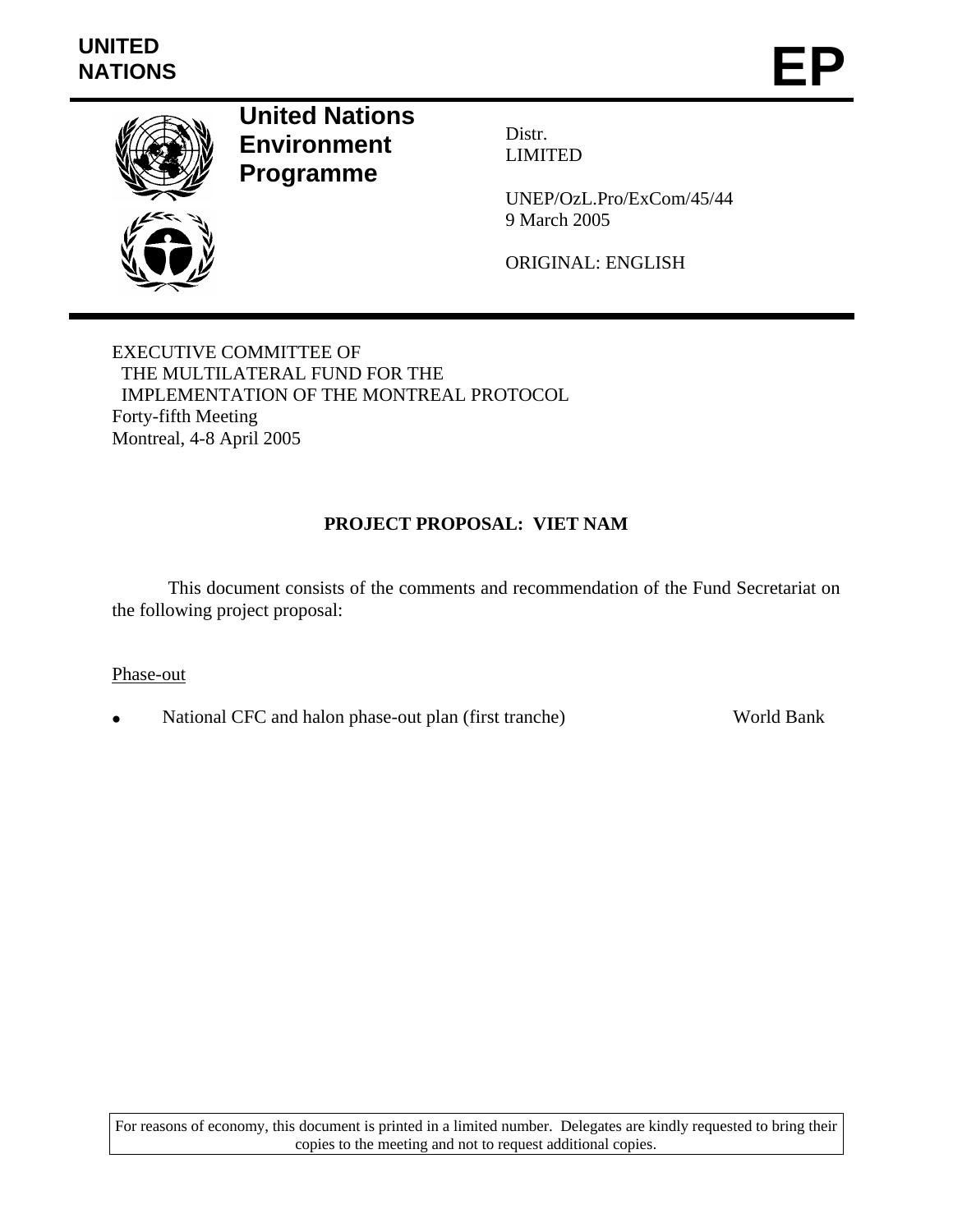# **PROJECT EVALUATION SHEET - VIET NAM**

| <b>PROJECT TITLE</b> | <b>BILATERAL/IMPLEMENTING AGENCY</b> |
|----------------------|--------------------------------------|
|----------------------|--------------------------------------|

National CFC and halon phase-out plan (first tranche) World Bank

**NATIONAL CO-ORDINATING AGENCY:** Ministry of Natural Resources and Environment

#### **LATEST REPORTED CONSUMPTION DATA FOR ODS ADDRESSED IN PROJECT A: ARTICLE-7 DATA (ODP TONNES, 2003, AS OF FEBRUARY 17, 2005**)

| -----<br>iroun<br>. .                 | --<br>$\cdots$<br><b>roup</b><br>ոոբ<br>п<br>__ | $\sim$<br>$-0.02222$<br>Allie<br>,,,<br>.<br>___ |  |
|---------------------------------------|-------------------------------------------------|--------------------------------------------------|--|
| $\sim$<br>- הי<br><u>ти</u><br>2.73.4 |                                                 | ິ                                                |  |

#### **B: COUNTRY PROGRAMME SECTORAL DATA (ODP TONNES, 2003, AS OF SEPTEMBER 2004)**

| ODS.       | Foam  | Ref.   | Aerosol | <b>ODS</b>    | Fire        | Solvent* | Fumigant |
|------------|-------|--------|---------|---------------|-------------|----------|----------|
|            |       |        |         |               | Protection* |          |          |
| $CFC - 11$ | 19.00 | 0.60   |         | Halon - 1301  | 40          |          |          |
| CFC - 12   |       | 223.06 |         | Halon $-2402$ | 36          |          |          |
| CFC - 115  |       | 0.90   |         | CTC           |             | 0.22     |          |

\*Consumption in 2002. In 2003, the required amounts were drawn from existing stocks within the country.

| CFC consumption remaining eligible for funding (ODP tonnes) | 44 <sup>th</sup> Meeting approved allocation of all |
|-------------------------------------------------------------|-----------------------------------------------------|
|                                                             | remaining eligible tonnes to this project           |

#### **CURRENT YEAR DRAFT BUSINESS PLAN:** Total funding \$ 1.26 million: total phase-out 278 ODP tonnes

| PROJECT DATA                                       |                                                                                                                       | 2004             | $\overline{2005}$                 | 2006           | 2007      | 2008      | 2009     | 2010           | Total                              |
|----------------------------------------------------|-----------------------------------------------------------------------------------------------------------------------|------------------|-----------------------------------|----------------|-----------|-----------|----------|----------------|------------------------------------|
| Annex A                                            | <b>Montreal Protocol limits</b>                                                                                       | 500              | 250                               | 250            | 75        | 75        | 75       | $\Omega$       | n.a                                |
| Group I                                            | Annual consumption limit                                                                                              | $(243.2)^{4}$    | 240                               | 200            | 75        | 40        | 10       | $\mathbf{0}$   | n.a                                |
| ODP                                                | Annual phase-out from ongoing projects                                                                                | $\mathbf{0}$     | $\theta$                          | $\overline{0}$ | $\Omega$  | $\Omega$  | $\Omega$ | $\theta$       | $\mathbf{0}$                       |
| tonnes)                                            | Annual phase-out newly addressed                                                                                      | n.a.             | 40                                | 125            | 35        | 30        | 10       | n.a.           | 240                                |
|                                                    |                                                                                                                       | $\mathbf{0}$     | $(+3.2)$ <sup>*</sup><br>$\Omega$ | $\mathbf{0}$   | $\Omega$  | $\Omega$  | $\Omega$ | $\mathbf{0}$   | $(+3.2)$ <sup>**</sup><br>$\Omega$ |
|                                                    | Annual unfunded phase-out                                                                                             |                  |                                   |                |           |           |          |                |                                    |
| Annex A                                            | <b>Montreal Protocol limit</b>                                                                                        | 37               | 18.5                              | 18.5           | 18.5      | 18.5      | 18.5     | $\overline{0}$ | n.a                                |
| Group II                                           | Annual consumption limit                                                                                              | $(0)^{*}$        | 18.5                              | 18.5           | 18.5      | 18.5      | 18.5     | $\mathbf{0}$   | n.a                                |
| ODP                                                | Annual phase-out from ongoing projects                                                                                | $\overline{0}$   | 0                                 | $\Omega$       | $\Omega$  | $\Omega$  | $\Omega$ | $\Omega$       | $\Omega$                           |
| tonnes)                                            | Annual phase-out newly addressed                                                                                      | $\boldsymbol{0}$ | $\Omega$                          | $\mathbf{0}$   | $\theta$  | $\theta$  | 18.5     | n.a.           | 18.5                               |
|                                                    | Annual unfunded phase-out                                                                                             | $\overline{0}$   | $\Omega$                          | $\overline{0}$ | $\Omega$  | $\theta$  | $\Omega$ | $\overline{0}$ | $\overline{0}$                     |
| Annex B                                            | Montreal Protocol limit                                                                                               | n.a.             | 0.24                              | 0.24           | 0.24      | 0.24      | 0.24     | $\mathbf{0}$   | n.a.                               |
| Group II                                           | Annual consumption limit                                                                                              | $\overline{0}$   | 0.19                              | 0.19           | 0.19      | 0.19      | 0.19     | $\mathbf{0}$   | n.a.                               |
| ODP                                                | Annual phase-out from ongoing projects                                                                                | $\overline{0}$   | $\theta$                          | $\theta$       | $\theta$  | $\Omega$  | $\Omega$ | $\Omega$       | $\overline{0}$                     |
| tonnes)                                            | Annual phase-out newly addressed                                                                                      | $\overline{0}$   | $\theta$                          | $\overline{0}$ | $\theta$  | $\theta$  | 0.19     | n.a.           | 0.19                               |
|                                                    | Annual unfunded phase-out                                                                                             | $\overline{0}$   | $\theta$                          | $\overline{0}$ | $\Omega$  | $\theta$  | $\Omega$ | $\Omega$       | $\Omega$                           |
|                                                    | <b>TOTAL ODS CONSUMPTION TO BE PHASED OUT</b>                                                                         |                  | 40                                |                |           |           |          |                | 258.69                             |
|                                                    |                                                                                                                       | $\boldsymbol{0}$ | $(+3.2)$                          | 125            | 35        | 30        | 28.69    | n.a.           | $(+3.2)$ <sup>**</sup>             |
|                                                    | Total ODS consumption to be phased-in (HCFCs)                                                                         | $\Omega$         |                                   | $\Omega$       | $\Omega$  | $\Omega$  | $\Omega$ | $\Omega$       |                                    |
|                                                    | Project cost as originally submitted (US \$)                                                                          |                  | 1,232,500                         |                | 1,232,387 |           |          |                | 2,464,887                          |
|                                                    | Final Project costs (US \$):                                                                                          |                  |                                   |                |           |           |          |                |                                    |
|                                                    | Funding for World Bank                                                                                                | Pending          |                                   |                |           |           |          | 1,260,000      |                                    |
|                                                    | <b>Total project funding</b>                                                                                          | Pending          |                                   |                |           | 1,260,000 |          |                |                                    |
|                                                    | Final Support costs (US \$))                                                                                          |                  |                                   |                |           |           |          |                |                                    |
| Support cost for World Bank                        |                                                                                                                       | Pending          |                                   |                |           |           |          | 94.500         |                                    |
| <b>Total support costs</b>                         |                                                                                                                       |                  | Pending                           |                |           |           |          | 94,500         |                                    |
| TOTAL COST TO MULTILATERAL FUND (US \$)<br>Pending |                                                                                                                       |                  |                                   | 1,354,500      |           |           |          |                |                                    |
|                                                    | Final project cost effectiveness (US \$/kg)                                                                           |                  |                                   | 4.89           |           |           |          |                |                                    |
|                                                    | *Last reported consumption (2003); **: phase-down from last reported consumption to reach 2005 target<br>$\mathbf{m}$ |                  |                                   |                |           |           |          |                |                                    |

**FUNDING REQUEST: Approval of funding for first tranche, tranche funding level pending** 

| <b>SECRETARIAT'S RECOMMENDATION</b> | Pending |
|-------------------------------------|---------|
|-------------------------------------|---------|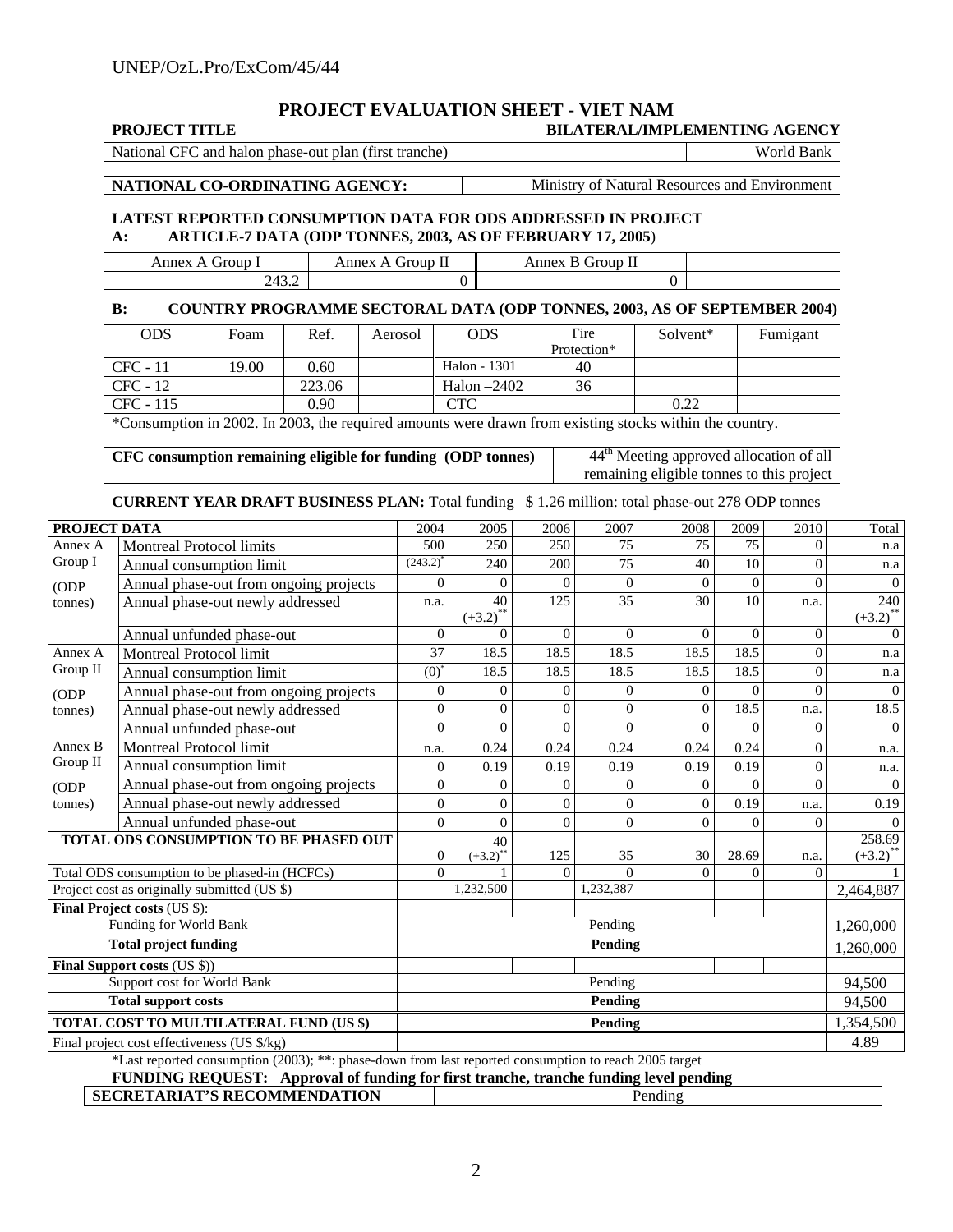## **PROJECT DESCRIPTION**

1. On behalf of the Government of Viet Nam, the World Bank submitted to the 44<sup>th</sup> Meeting of the Executive Committee a "Viet Nam National CFC and Halon Phase-out Plan". The Viet Nam National CFC and Halon Phase-out Plan will lead to the final phase out of CFCs and halons in the country by the year 2010 and will assist the Government of Viet Nam to meet its 2005 compliance targets for halon consumption and 2007 compliance targets for CFC consumption.

2. At the 44<sup>th</sup> Meeting, the Executive Committee decided in decision 44/46 to approve the national CFC and halon phase-out plan in principle, at a funding level of US \$1,260,000 plus agency support costs of US \$94,500 to the World Bank, with the following conditions:

- (a) The Government of Viet Nam was committed to achieving complete phase out of CFCs, halons, CTC and TCA in the country, without further requests for funding from the Multilateral Fund, and at least according to the reduction schedule of the Montreal Protocol;
- (b) The World Bank would submit a revised proposal for a phase-out plan at least 10 weeks before the 45th Meeting of the Executive Committee. The project proposal should be at the level of funding indicated above, be closely related to the phase-out plan submitted previously, and include a draft Agreement between the Government of Viet Nam and the Executive Committee with verifiable consumption targets; and
- (c) The World Bank would start non-administrative activities in Viet Nam directly related to ODS phase out within eight months of approval of funding of the first tranche of the project. Commencement of such activities would be reported as part of the annual reporting.
- 3. The World Bank submitted a revised proposal as per decision 44/46.

## Background Information

4. Viet Nam's reported consumption of Annex A controlled substances for the year 2003 was 243.70 ODP tonnes of CFC, which is already below the 2005 compliance obligation of 250 ODP tonnes (50 per cent of the baseline consumption level of 500 ODP tonnes). The remaining CFC consumption is distributed between several sectors, as shown in the following table:

| <b>Sector</b>                                   | <b>CFC</b> Consumption | <b>Share of total</b> |
|-------------------------------------------------|------------------------|-----------------------|
|                                                 | (ODP tonnes)           | consumption           |
| Aerosols                                        | 39.0                   | 16.0%                 |
| Foam (eligible)                                 | 10.                    | 4.1%                  |
| Foam (not eligible)                             | 2.3                    | 0.9%                  |
| Refrigeration manufacturing (not eligible)      | 10.0                   | 4.1%                  |
| Domestic, commercial and fishery service sector | 102.2                  | 41.9%                 |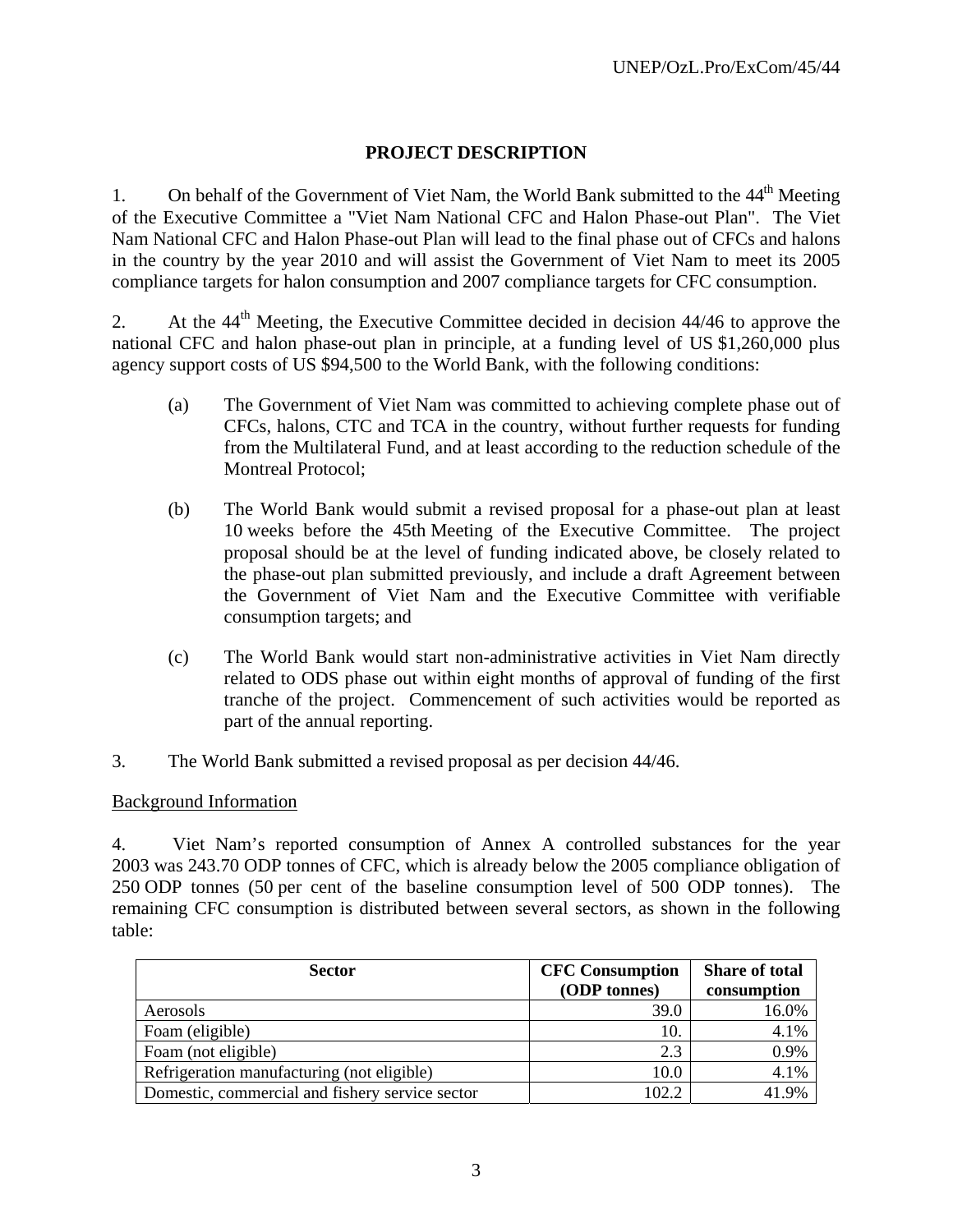| <b>Sector</b>          | <b>CFC Consumption</b><br>(ODP tonnes) | <b>Share of total</b><br>consumption |
|------------------------|----------------------------------------|--------------------------------------|
| MAC service sector     | 70.8                                   | 29.1%                                |
| Unknown/not identified | 9.4                                    | 3.8%                                 |
| <b>Total</b>           | 243.7                                  | 100.0%                               |

5. So far, the Executive Committee has approved several projects for conversion of CFC use to non-CFC technologies. The projects in the aerosol sector amount to US \$854,010, in the foam sector to US \$40,000 and in the refrigeration manufacturing sector to US \$532,070. Projects related to the refrigeration-servicing sector, including RMP components, amount to US \$1,655,106. The Secretariat took into account these projects while reviewing the activities proposed in the national phase-out plan.

6. Viet Nam is a country with a low level of installed capacity of halon. This is confirmed both from the last 10 years of data reported pursuant to Article 7 (installed capacity 407.8 ODP tonnes) as well as a survey undertaken by UNIDO (341.95 ODP tonnes). Viet Nam's baseline of 37 ODP tonnes further supports this low level of installed capacity since it is commonly accepted that the level of installed capacity is about 10 years of the baseline consumption, which in the case of Viet Nam indicates an installed capacity of 370 ODP tonnes. However, the proposal indicates that there are substantial emissions of halons during servicing amounting to a 25 per cent loss.

7. Viet Nam acceded to the Vienna Convention and the Montreal Protocol as well as the London and Copenhagen Amendments in 1994. The Montreal and Beijing Amendments have not yet been ratified. The Country Programme for the Phase out of ODS in Viet Nam was approved by the Executive Committee of the Multilateral Fund at its 19<sup>th</sup> Meeting in May 1996. The Refrigerant Management Plan for Viet Nam was approved at the 34<sup>th</sup> Meeting in 2001.

8. Viet Nam manufactures neither CFCs nor halons, and therefore the difference between imports and exports corresponds to the total consumption in the country. No export has been reported. The proposal covers the maximum of up to 190 kg of CTC (Annex B Group II) consumption as well as maintaining the sustainability of the present zero level consumption of TCA (Annex B Group III).

# Eligibility

9. The eligibility of Viet Nam for assistance has been determined through decision 44/46 of the 44<sup>th</sup> Meeting of the Executive Committee.

## **Content**

10. The National CFC and Halon Phase-out Plan proposes to utilize a combination of policies, regulations and financial incentives to subsidize the phase-out costs of the industrial sector, and to promote refrigerant recovery and recycling, training, and technical assistance activities to minimize and eventually eliminate import of virgin CFCs and halons.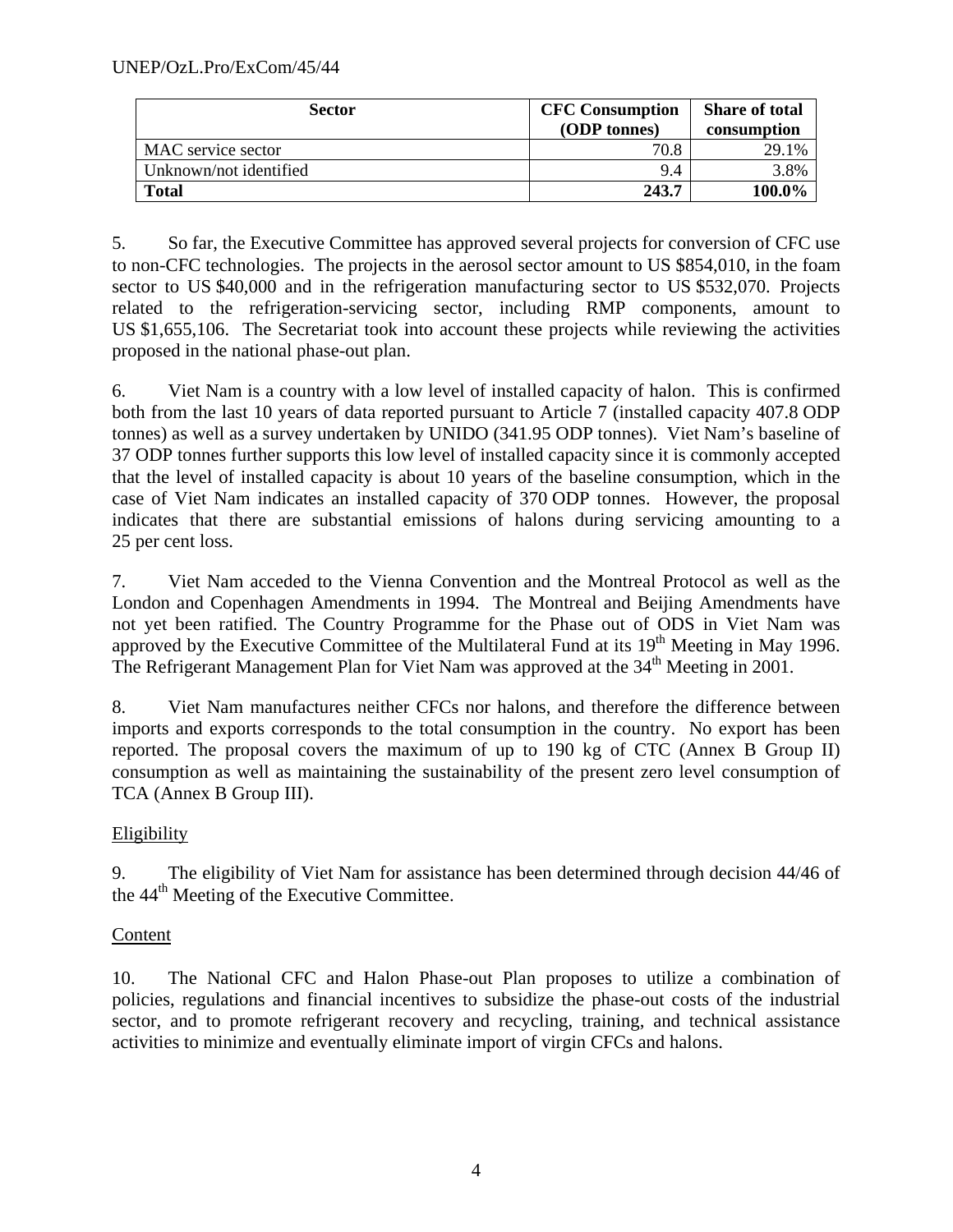11. The National CFC and Halon Phase-out Plan includes relevant technical assistance components for strengthening the capacity of industry and the Government. The Plan proposes to include a series of investment and technical assistance activities including their timing. This proposed Plan also includes a monitoring programme in order to ensure its successful and effective implementation.

12. The CFC component of the Viet Nam National CFC and Halon Phase-out Plan for which support is sought from the Multilateral Fund consists of seven main operational components:

- (a) Technical assistance component for the MDI sector;
- (b) Conversion project for one foam company, completing the foam sector;
- (c) Refrigeration service technician training domestic and commercial sub-sectors, finalizing training in all refrigeration servicing sub-sectors except MAC;
- (d) Provision of service tool kits for the refrigeration servicing sub-sectors except MAC;
- (e) MAC inspection programme to enforce a CFC use ban in MAC;
- (f) Provision of service tool kits for the MAC servicing sector; and
- (g) Project implementation, management, awareness, monitoring; includes also the necessary project management components for the halon component.

13. To eliminate the demand of halon-1301 and halon-2402 in Viet Nam, the World Bank proposes an activity to assist the vietnamese industry to avoid venting of installed halons, to undertake recovery and recycling of halon-1301 and halon-2402 from existing facilities, and to have these recycled halons available for critical uses in the future. It is proposed that this activity should consist of two components: technical assistance, and establishment of a recovery and recycling facility.

14. Because of only sporadic and very small consumption of TCA and CTC with no consumption in 2002 and 2003, and a total lack of historical CFC-113 consumption, no solvent component is planned.

### Performance targets and disbursement schedule

15. At the time of dispatch, performance targets and the disbursement schedule remained under discussion.